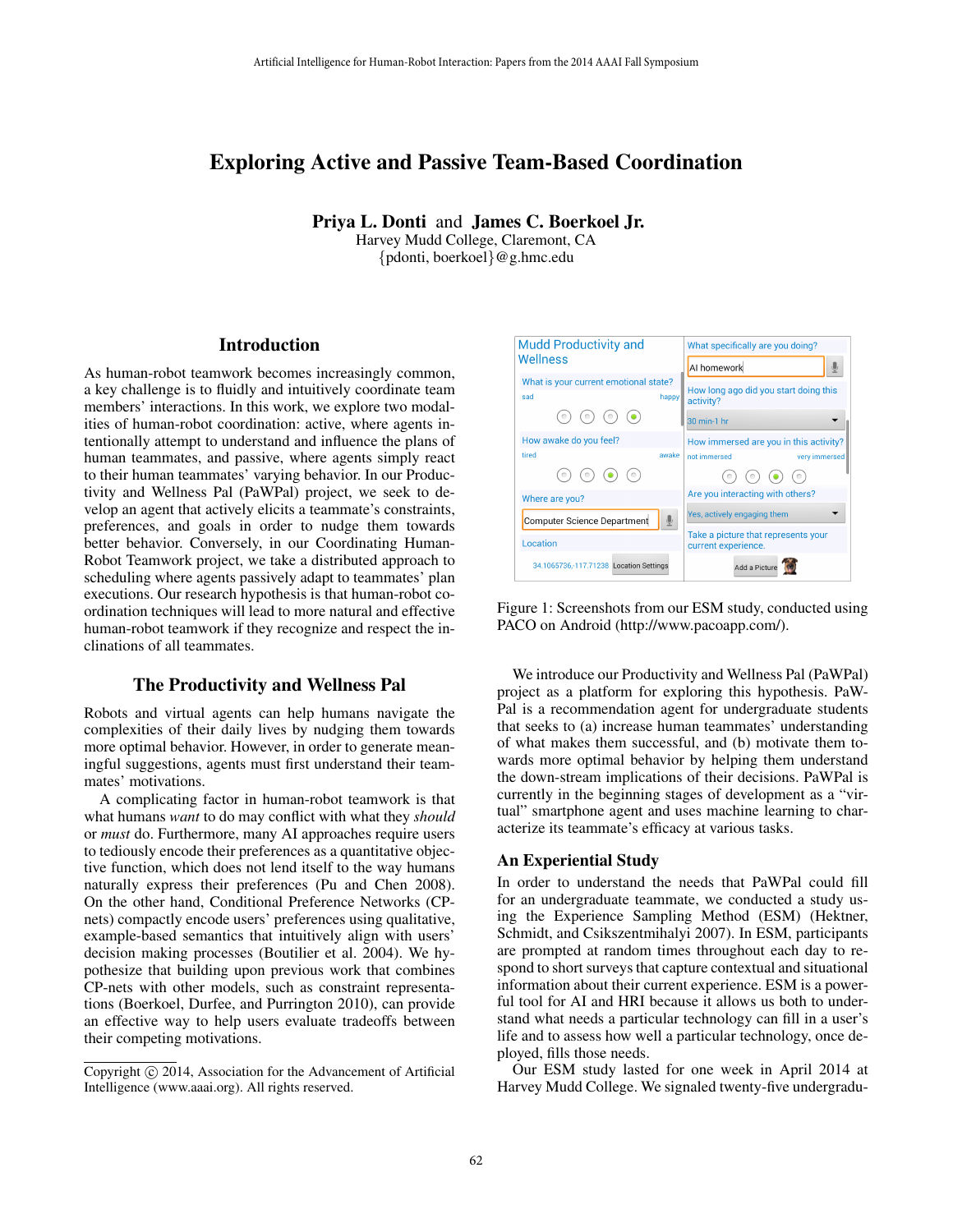ate participants eight times randomly throughout their waking hours each day to respond to a short smartphone-based survey about their current activity, emotions, level of immersion, and other experiential aspects. Sample screenshots from this survey are featured in Figure 1. We also asked participants to reflect upon their ESM data via a daily computerbased survey.

From this survey, we gained an empirical understanding of Harvey Mudd students' productivity, wellness, and technological engagement that has informed PaWPal's design. For instance, our preliminary results suggest that the time and location in which activities take place influence students' happiness and effectiveness; students generally reported being happiest and most effective in the afternoon and were more effective in academic campus locations than in residential locations. In addition, participants were generally happier and more effective when engaging actively with others. This empirical data helped us understand that there are indeed concrete features that inform a user's success.

### ESM and CP-nets

Participants also reported that they enjoyed responding to ESM surveys, as it helped them become more aware of their emotions and behavior. However, one shortcoming was that the surveys were sometimes overly invasive or occurred when participants could not respond (such as during class). Our hypothesis is that PaWPal can use an adaptive ESM method that adjusts its notification scheme based on a user's calendar and previous ESM responses to predict when the user will be most effective at work, social, or other activities. To test this hypothesis, we will use supervised learning algorithms on data from our ESM study and future adaptive ESM studies to further characterize features important to users' effectiveness. We plan to employ this information to infer a user's implicit "preferences," i.e. the choices that lead to optimal outcomes for the user. We then plan to use these "preferences" to construct a CP-net or similar structure that can be used to generate suggestions and help users understand their natural inclinations. We posit that integrating ESM-like functionality and qualitative reasoning structures into PaWPal will allow it to make insightful recommendations that are grounded in users' actual behaviors as well as heightening users' self-awareness.

### Coordinating Human-Robot Teamwork

While PaWPal actively elicits and reasons over a model of a single teammate in order to nudge behavior, our Human-Robot Teamwork project focuses on passively assisting in managing human teammates' activities by building foundational algorithms for a multi-agent setting. These algorithms can be especially helpful in environments where tempo and complexity outstrip people's cognitive capacity to plan optimally (e.g. Pollack 2005; Berry et al. 2011). Past work formally defines the Multi-agent Simple Temporal Problem (MaSTP) for naturally capturing and reasoning over the distributed but interconnected scheduling problems of multiple individuals (Boerkoel and Durfee 2013). As illustrated in Figure 2, MaSTPs can efficiently maintain flexible spaces of scheduling possibilities (Boerkoel et al. 2013),



Figure 2: MaSTP representations of human-robot team scenarios provide natural flexibility to compensate for scheduling perturbations (Boerkoel et al. 2013).

which make them well-suited for modeling and adapting to the temporal uncertainty introduced by interactions with human teammates. Past work demonstrates that combining a bottom-up approach—where an agent externalizes constraints that compactly summarize how its local subproblem impacts other agents' subproblems–with a top-down approach—where an agent proactively constructs and internalizes new local constraints that decouple its subproblem from others'—leads to efficient, robust coordination techniques (Boerkoel and Durfee 2013). However, these approaches have only been evaluated in simulation. Our current project looks at empirically evaluating the trade-offs of these various approaches in the context of *real-world* interactive human-robot co-navigation scenarios. Here, agents must coordinate navigating through narrow corridors and timing hand-offs in order to be successful. Key questions include empirically evaluating which approaches (e.g., adaptive scheduling *vs.* pre-negotiated timing of hand-offs) and performance metrics are most indicative of team success.

### **Discussion**

Our work explores a space of approaches that balance between actively shaping human teammates' motivations and gracefully deferring to their tendencies. PaWPal provides a framework for nudging users towards more optimal behavior by eliciting information about their habits and competing motivations. Our Human-Robot Teamwork project, on the other hand, evaluates current adaptive, multi-agent scheduling approaches in robot teamwork scenarios and looks to augment them in response to practical constraints and considerations. Future work includes incorporating insights from both projects to design hybrid approaches that dynamically trade off between active and passive coordination techniques. Further research could also involve designing embodied "study buddies" that help humans make optimal decisions in real-world, collaborative settings. By developing automated scheduling techniques that explicitly account for human inclinations, we hope to improve the coordination between humans and their "teams of technologies."